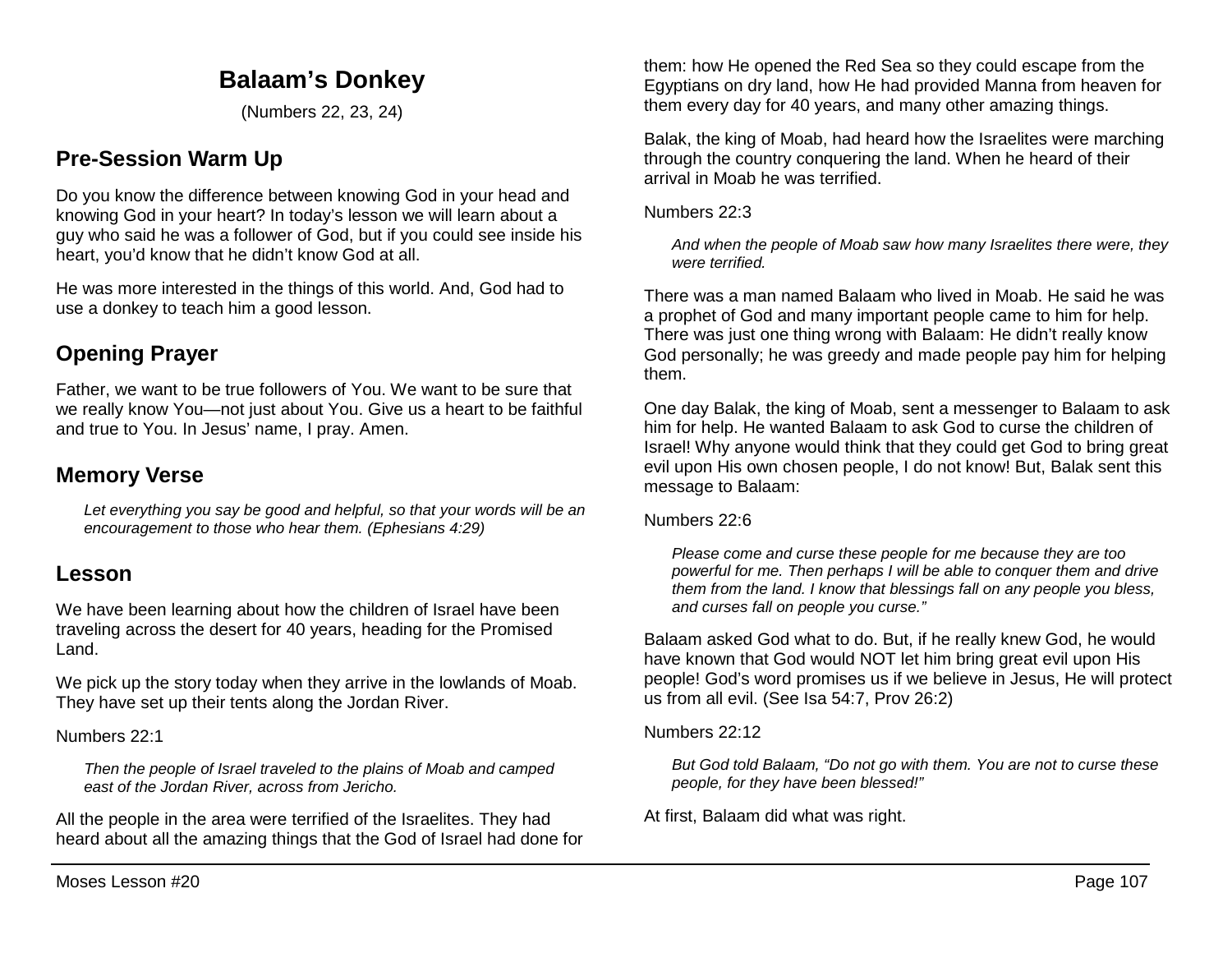### Numbers 22:13

*The next morning Balaam got up and told Balak's officials, "Go on home! The LORD will not let me go with you."*

When the king of Moab heard Balaam's answer, he was upset. So he sent other messengers to ask Balaam to help him.

### Numbers 22:16-17

*They went to Balaam and delivered this message to him: "This is what Balak son of Zippor says: Please don't let anything stop you from coming to help me. I will pay you very well and do whatever you tell me. Just come and curse these people for me!"* 

Balak wanted to make sure that Balaam knew that he would be given much money if he came and cursed the children of Israel.

Again Balaam asked God if he could go. I guess he was hoping God would change his mind. And surprisingly, God does grant permission.

#### Numbers 22:20

*That night God came to Balaam and told him, "Since these men have come for you, get up and go with them. But do only what I tell you to do."*

God tells Balaam that he can go to the king of Moab, but he was to speak only what God told him to say.

So the next morning, off he went...

Numbers 22:21

*So the next morning Balaam got up, saddled his donkey, and started off with the Moabite officials.*

Even though Balaam seemed to be following God, God knew that he had other plans in his heart. God knew that Balaam was greedy for money. It seems that Balaam wanted to do what God told him to do, but his desire to please himself was stronger than his desire to please God.

God knows the thoughts and intentions of our hearts. We may say all the right things, but God knows what we are really thinking and planning in our hearts.

Numbers 22:22a [Teacher, read…]

*But God was angry that Balaam was going, so he sent the Angel of the LORD to stand in the road to block his way.* 

While Balaam was riding along, his donkey did some strange things!

Numbers 22:22b-23 [Teacher, read…]

*As Balaam and two servants were riding along, Balaam's donkey saw the Angel of the LORD standing in the road with a drawn sword in his hand. The donkey bolted off the road into a field, but Balaam beat it and turned it back onto the road.*

Because of his spiritual blindness, Balaam could not see the Angel of the Lord standing in the way with His sword drawn, but the donkey could. When the donkey saw the Angel, she turned off the road into a field. Balaam could not believe what his donkey was doing. He beat the donkey for going off the path.

#### Numbers 22:24-25

*Then the Angel of the LORD stood at a place where the road narrowed between two vineyard walls. When the donkey saw the Angel of the LORD, it tried to squeeze by and crushed Balaam's foot against the wall. So Balaam beat the donkey again.* 

Again, Balaam was furious and beat the donkey again.

#### Numbers 22:26-27

*Then the Angel of the LORD moved farther down the road and stood in a place too narrow for the donkey to get by at all. This time when the donkey saw the Angel, it lay down under Balaam. In a fit of rage Balaam beat the animal again with his staff.*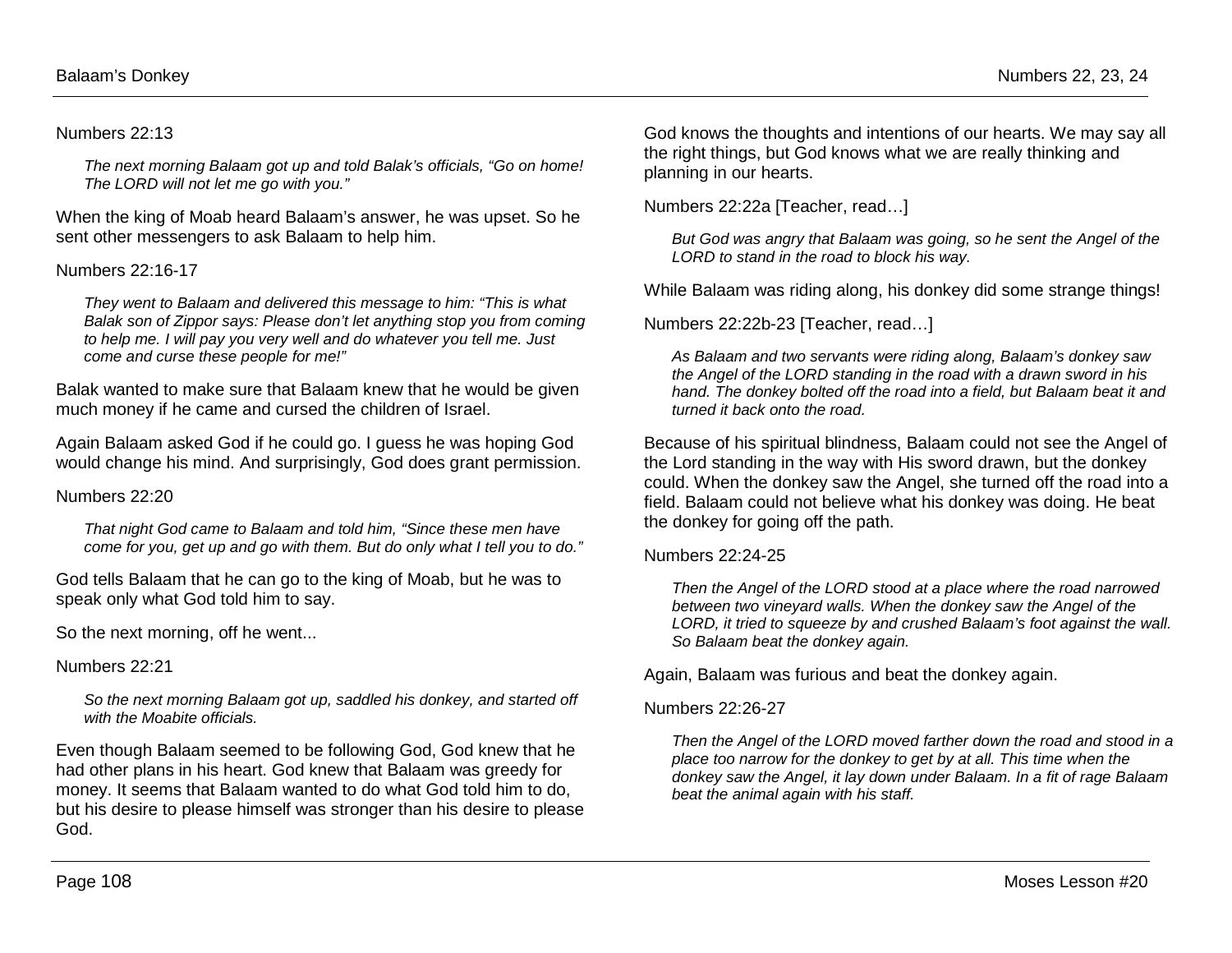For a third time, the Angel stood near a narrow place with no room to go around. Frightened and bewildered, the donkey just gave up and lay down in the road. And for a third time, Balaam beat the donkey.

### Numbers 22:28-29

*Then the LORD gave the donkey the ability to speak. "What have I done to you that deserves your beating me three times?" it asked Balaam. "You have made me look like a fool!" Balaam shouted. "If I had a sword with me, I would kill you!"* 

Suddenly, the donkey started talking! She asked Balaam why he beat her three times. Balaam told the donkey that he beat her because she had made a fool out of him in front of the special messengers sent by the king of Moab. He was more concerned about what others thought of him than in pleasing God.

## Numbers 22:30

*"But I am the same donkey you have ridden all your life," the donkey answered. "Have I ever done anything like this before?" "No," Balaam admitted.*

Finally, Balaam could see the Angel of the Lord…

## Numbers 22:31-32

*Then the LORD opened Balaam's eyes, and he saw the Angel of the LORD standing in the roadway with a drawn sword in his hand. Balaam bowed his head and fell face down on the ground before him. "Why did you beat your donkey those three times?" the Angel of the LORD demanded. "Look, I have come to block your way because you are stubbornly resisting me.* 

Next, the Angel explains that the donkey had saved his life three times by blocking him for going to Moab. God knew what Balaam wanted to do.

## Numbers 22:33

*Three times the donkey saw me and shied away; otherwise, I would certainly have killed you by now and spared the donkey."*

Balaam knew that God saw his greedy heart and the sin that was inside. He had only been thinking about the money; not about God's people! So, he fell to his knees and asked forgiveness.

### Numbers 22:34

*Then Balaam confessed to the Angel of the LORD, "I have sinned. I didn't realize you were standing in the road to block my way. I will return home if you are against my going."*

The Angel told him to go to the king of Moab, but he was to speak only what God told him to say.

## Numbers 22:35

*But the Angel of the LORD told Balaam, "Go with these men, but say only what I tell you to say." So Balaam went on with Balak's officials.*

Balaam wanted to curse God's people because the king of Moab had promised to pay him a lot of money to do that! But now he saw the Angel of the Lord and knew that God wanted him to bless His people.

## Numbers 22:38

*Balaam replied, "Look, now I have come, but I have no power to say whatever I want. I will speak only the message that God puts in my mouth."*

Balaam may have looked like a follower of God on the outside, but inside, he really was doing whatever he could to get money and worldly possessions. Balaam might have fooled many people, but he did not fool God.

We may fool others and they may think that we believe in Jesus and know Him. But, God knows our hearts. He knows if we really trust Him or just say we do in front of others. God sees us wherever we are and knows if we act one way in church and another way at home or at school.

It's one thing to come to church on Sunday and sing praise songs and pray; but what really counts is how we act when we're not at church.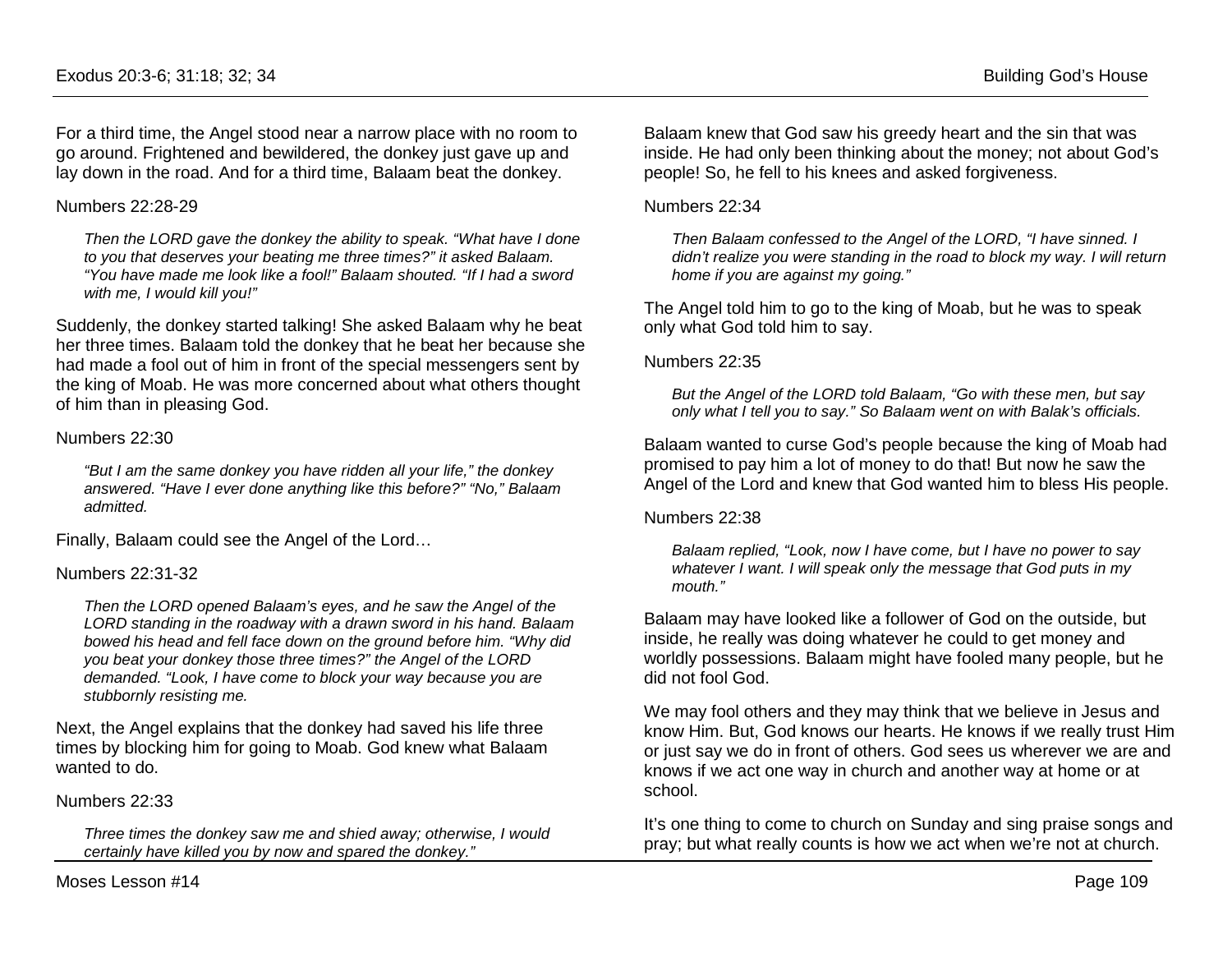Do people know that you are a follower of Jesus by the way you act at home or at school or in your neighborhood?

Our words matter. Our words can bring life or death to others. God wants us to use words that bring joy and blessing.

God wants you and me to be His messengers to all the people that we come in contact with all week long. The Bible says, "Your love for one another will prove to the world that you are my disciples." (John 13:35) God wants us to love people by being kind and helpful and courteous.

We are to honor God with our words and actions.

God wants us to be true believers in Jesus. He will do anything He can to get our attention. He really wanted Balaam to be a true believer and in order to get his attention he used a donkey to do it!

# **Closing Prayer**

Father, I pray that You will help us to have right attitudes this week. Help us to live what we say we believe. Give us a desire in our hearts to want to be more and more like Jesus in every way. In Jesus' name, I pray. Amen.

# **Learning Activities**

# **Activity Center**

Act out the story! Let the children retell the story in their own words, make a cartoon strip of the story, or play *Pin the "Balaam" on the Donkey*.

# **Game Center**

Or, use the following review questions in a game of your choice:

1. Why was the king of Moab afraid of the children of Israel?

(Because there were thousands of people coming into his country and he was afraid they would try to conquer his land and take it away from him.)

- 2. Why did many important people come to Balaam for help? (He said he was a prophet of God.)
- 3. What was wrong with Balaam? (He was greedy for money; he charged people to help them.)
- 4. What did the king of Moab ask Balaam to do? (Curse the children of Israel.)
- 5. When Balaam wouldn't come to Moab to curse the people, what did the king of Moab do? (He was mad and offered him more money.)
- 6. At first God told Balaam not to go to Moab; then he changed mind. What did God tell Balaam to do the second time? (Go, but only say what He told him to say.)
- 7. What did Balaam's donkey see that Balaam didn't see on their way to Moab? (The Angel of the Lord.)
- 8. How many times did Balaam's donkey see the Angel before Balaam saw it? (Three)
- 9. What did Balaam do when his donkey seemed to be misbehaving? (He beat it.)
- 10. Then, suddenly, what amazing thing did the donkey do? (He started speaking to Balaam.)
- 11. What did the donkey say to Balaam? ("What have I done to you that you have struck me these three times?")
- 12. Why did Balaam say he beat his donkey? (Because she had made a fool out of him.)